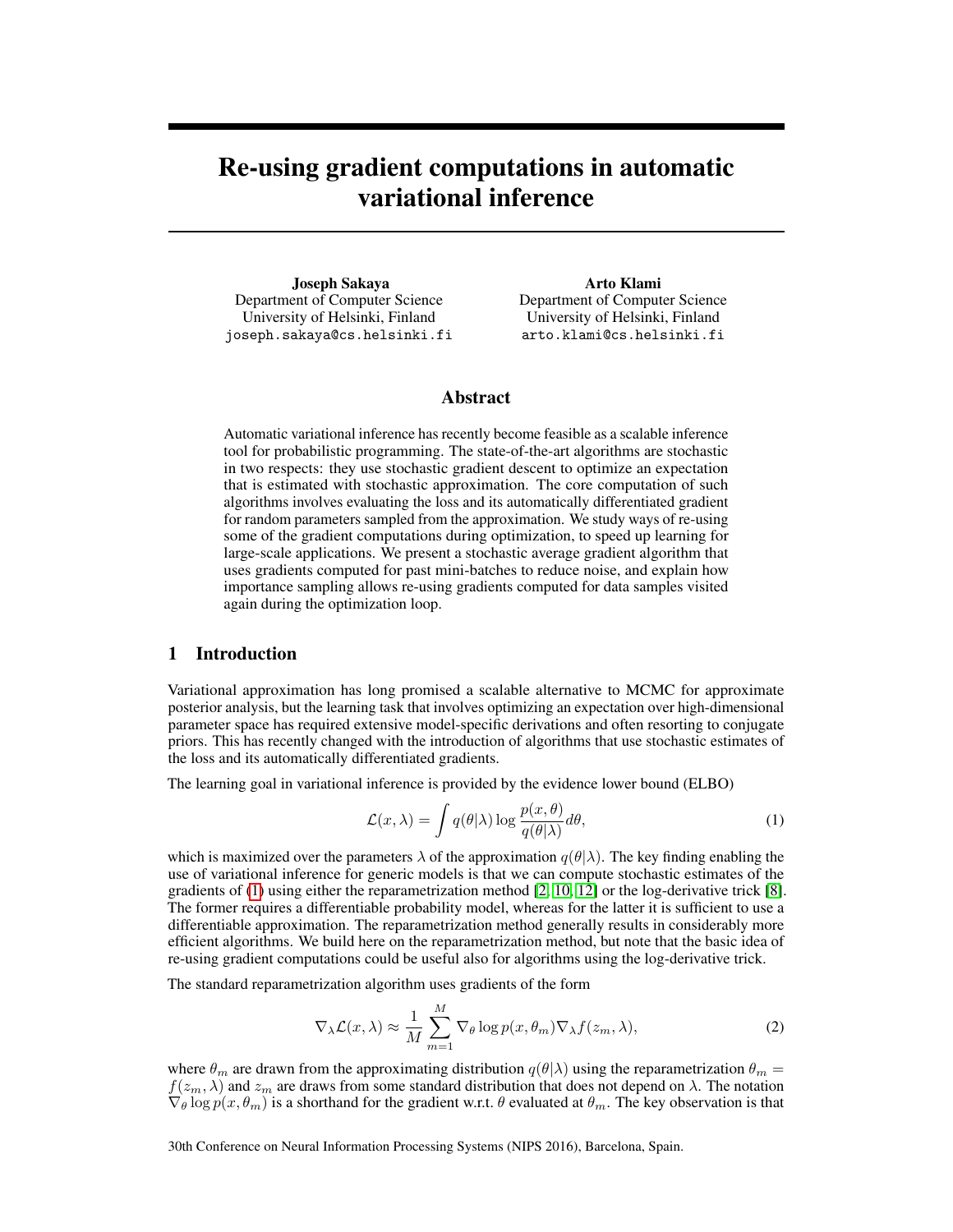the gradient w.r.t. the parameters  $\lambda$  of the approximation can be computed using the gradients w.r.t. the parameters  $\theta$  using the chain rule.

Most of the practical algorithms [\[2,](#page-4-0) [3,](#page-4-4) [12\]](#page-4-2) use normal approximations, possibly combined with transformations for the model parameters. This makes the reparametrization simple location-scale transformation  $f(z, \{\mu, C\}) = \mu + Cz$ , where z are drawn from the standard normal distribution. The main research focus in automatic variation inference has lately been in generalizations suitable for other distributions: Maddison et al. [\[4\]](#page-4-5) presented a differentiable reparametrization for categorical variables, Ruiz et al. [\[9\]](#page-4-6) provided approximative reparametrization by drawing samples from a distribution that is almost independent of  $\lambda$ , and Naesseth et al. [\[6\]](#page-4-7) provided even more flexible and accurate technique based on rejection sampling.

The optimization problem itself is typically solved by straightforward stochastic gradient descent (SGD). Practically all of the computation for such an algorithm goes into evaluating the expected logarithmic probability for each data point in a mini-batch for samples  $\theta_m$  drawn from the approximation, and for evaluating the gradient for each of those. In this work we consider alternatives to SGD, and in particular look into ways of re-using already performed gradient computations during the optimization loop to speed up the overall convergence. First we apply the concept of stochastic average gradients (SAG) [\[11\]](#page-4-8) for automatic variational inference. At the expense of some storage space, SAG enables emulating full-batch gradients with the computational cost of stochastic gradients by storing the gradients computed for each mini-batch and using their mean for updates.

We then consider techniques to re-use computations performed the last time a particular mini-batch was seen. As shown in [\(2\)](#page-0-1), the full gradient is obtained by combining two separate terms. The first term, the gradient of the logarithmic probability with respect to the model parameters, does not depend on the approximation and hence need not be computed again. However, it has been evaluated at  $\theta_m$  drawn from some old approximation. We present an importance sampling technique to correct for that, resulting in speedup that skips the most time-consuming part of the gradient estimate at the expense of higher variance.

### 2 Background: Automatic variational inference

Here we briefly recap the standard procedure for gradient-based learning of variational approximations for arbitrary differentiable probability models, following roughly the presentation by Titsias and Lázaro-Gredilla [\[12\]](#page-4-2) and Kucukelbir et al. [\[3\]](#page-4-4). Given a model  $p(x, \theta)$  defined over some parameters θ, the goal is to learn an approximation  $q(\theta|\lambda)$  for the posterior distribution  $p(\theta|x)$  by optimizing a lower bound [\(1\)](#page-0-0) for the marginal likelihood  $p(x)$ . This requires both specifying the family of the approximation  $q(\theta|\lambda)$  and finding the optimal parameters  $\lambda$ .

A practical choice for approximating arbitrary differentiable models is to posit a normal distribution  $q(\hat{\theta}|\lambda) = N(\hat{\theta}|\mu, CC^T)$  over parameters  $\hat{\theta}$  transformed to lie in the full real line, proposed by Kucukelbir et al. [\[3\]](#page-4-4) as a general procedure. This choice combines easy reparametrization with flexibility of modeling also constrained parameters. For the following presentation we do not explicitly present the transformations, but present the inference algorithm for the special case that approximates the posterior over the parameters  $\theta$  directly with a normal distribution. This corresponds to the Gaussian variational approximation [\[7,](#page-4-9) [12\]](#page-4-2) and can be extended to the transformed case.

The reparametrization for the Gaussian approximation is done by writing  $\theta = Cz + \mu$ , where C is a cholesky factor, and using  $q(\theta|\lambda) = \frac{1}{|C|} \phi(C^{-1}(\theta - \mu))$  as the approximation, where  $\phi(\cdot)$  is the standard normal distribution. Given this choice, a change of variables simplifies the ELBO into

$$
\mathcal{L}(x,\mu,C) = \int \phi(z) \log \frac{p(x,Cz+\mu)|C|}{\phi(z)} \delta z
$$

where the integral is over the standard normal distribution that does not depend on  $\lambda$ . Consequently, it can be replaced by a stochastic approximation

$$
\mathcal{L}(x,\mu,C) \approx \frac{1}{M} \sum_{m=1}^{M} \log p(x, Cz_m + \mu) + \log |C| + \mathcal{H}_{\phi}
$$

where  $z_m$  are drawn from  $N(0, I)$ . We can now easily compute the gradients using automatic differentiation of the model and the chain rule, by first differentiating  $\log p(x, Cz + \mu)$  with respect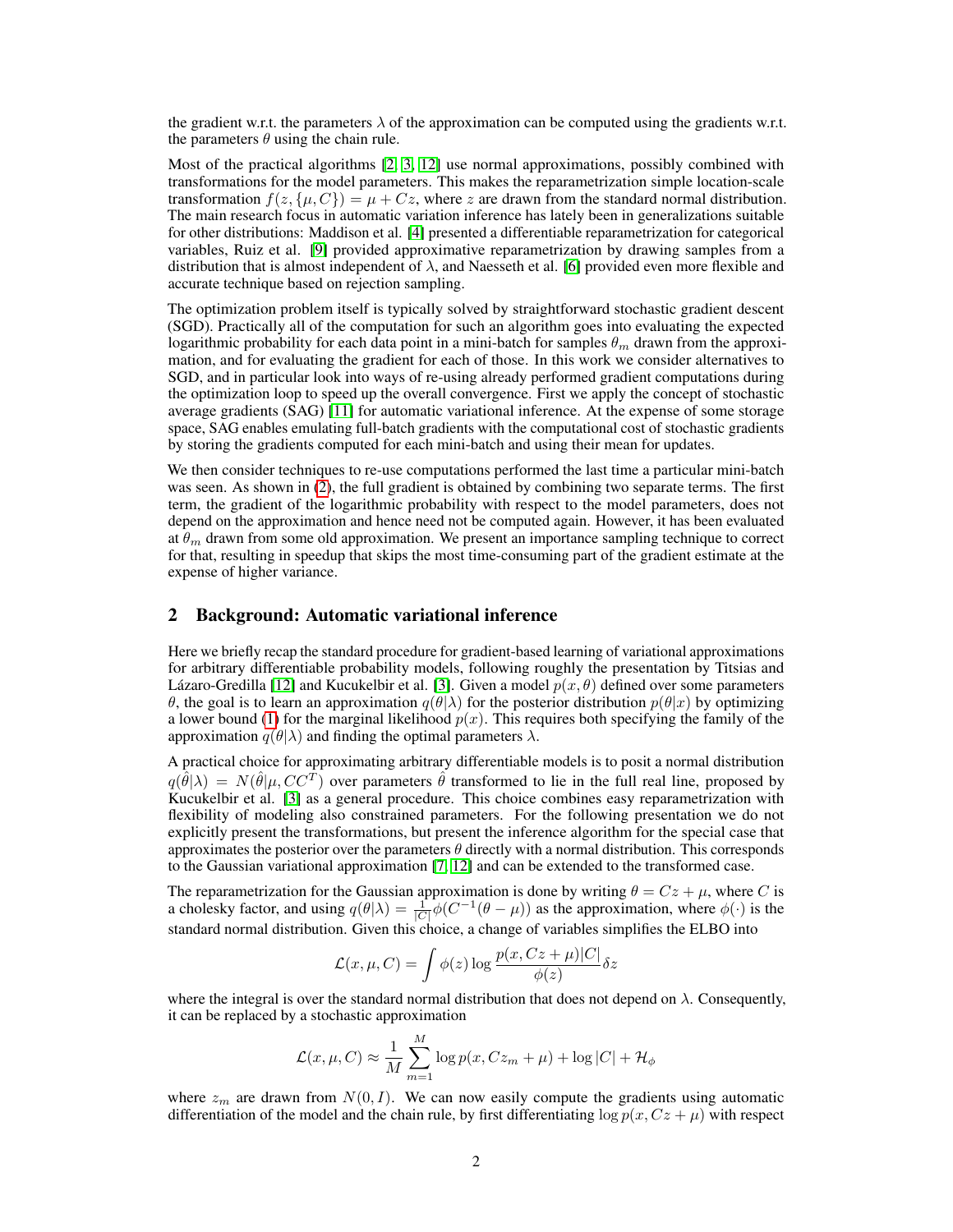to  $\theta$  and then  $\theta = Cz + \mu$  w.r.t.  $\mu$  and C, resulting in

<span id="page-2-0"></span>
$$
\nabla_{\mu} \mathcal{L}(x, \mu, C) \approx \frac{1}{M} \sum_{m=1}^{M} \nabla_{\theta} \log p(x, \theta_m)
$$
\n
$$
\nabla_{C} \mathcal{L}(x, \mu, C) \approx \frac{1}{M} \sum_{m=1}^{M} \nabla_{\theta} \log p(x, \theta_m) \times (\theta - \mu)^{T} C^{-T} + \Delta_{C},
$$
\n(3)

where  $\Delta_C$  is the derivative of log |C|. Here C can either be a diagonal matrix to correspond to a mean-field approximation or cholesky factor of an arbitrary covariance matrix over the parameters.

#### 3 Stochastic Average Gradients

We extend the idea of stochastic average gradients (SAG) [\[11\]](#page-4-8) to automatic variational inference, by replacing the stochastic gradient with the stochastic average gradient computed by combining the most recent mini-batch with gradients computed for earlier mini-batches:  $\nabla \mathcal{L}(X, \lambda) \approx \sum_{b=1}^{B} \nabla \mathcal{L}(X_b, \lambda),$ where  $X_b$  denotes the samples in the  $\bar{b}$ th mini-batch. SAG is straightforward to implement, requiring only storage of the previously computed gradients, and provides an intermediate technique between full-batch gradients and pure stochastic gradients. The theoretical guarantees of SAG providing efficient convergence for losses consisting of finite sums are not directly applicable because of the stochastic estimates, but the motivation of reducing the gradient noise still applies.

We implement SAG by multiplying the gradients for all but the latest mini-batch  $X_b$  by  $\alpha \in [0, 1]$ before each gradient step, and let  $\alpha$  grow from 0 to 1 during the optimization using  $(1 - 0.9^{0.5t/B})$ , where  $t$  is the current iteration and  $B$  is the number of mini-batches. During the early phases the approximation is changing rapidly and hence we want to give less weight for old mini-batches with potentially stale gradients, but eventually we like to take steps along the full batch gradient.

We are not the first ones to consider algorithms motivated by SAG for variational inference, but the earlier approaches have been provided for conjugate models and they operated on top of sufficient statistics instead of gradients. Mandt and Blei [\[5\]](#page-4-10) extended stochastic variational inference by SAG-like elements, and Archambeau and Ermis [\[1\]](#page-4-11) proposed an incremental variational inference algorithm and its gradient-based variant that average sufficient statistics over mini-batches similar to how SAG averages gradients.

#### 4 Importance sampling for re-using gradients

SAG as described above helps in reducing the gradient noise by combining the current mini-batch gradient with gradients of other mini-batches. It has effectively the same computational cost as standard SGD, since computing the gradient typically clearly dominates the total computation compared to the memory management required for SAG.

An interesting question is whether we can do better. When re-visiting a mini-batch that has already been processed, we have computed the gradient w.r.t.  $\theta$  and evaluated it for some set of  $\theta_m$  drawn from  $q(\theta|\lambda_0)$ , where  $\lambda_0$  refers to the parameters of the approximation when the gradient was computed. Re-using that information offers an intriguing opportunity, and it can be done via importance sampling. Importance sampling is traditionally used for estimating expectations when we cannot easily draw samples from the density of interest; here we could draw samples from the new approximation but want to avoid computation and hence choose not to.

To estimate the expectation over  $q(\theta|\lambda)$  using  $\theta_m \sim q(\theta|\lambda_0)$  we use the estimate

$$
\mathbb{E}_{q(\theta|\lambda)}[\nabla_{\lambda}\mathcal{L}(x,\lambda)] \approx \frac{1}{M}\sum_{m=1}^{M}\frac{q(\theta_m|\lambda)}{q(\theta_m|\lambda_0)}\nabla_{\theta_m}\log p(x,\theta_m)\nabla_{\lambda}f(z_m,\lambda).
$$

Here  $z_m$  refers (with a slight abuse of notation) to a draw from the standard distribution that would have been required to create  $\theta_m$  under the new approximation. The term  $\nabla_{\theta_m} \log p(x, \theta_m)$  has already been computed, and hence to estimate the full gradient we only need to compute the weight  $q(\theta_m|\lambda)$  $\frac{q(\theta_m|\lambda)}{q(\theta_m|\lambda_0)}$  and the latter term of the gradient. For normal approximation we merely need to find  $z_m = C^{-1}(\theta_m - \mu)$  and compute the gradients as in [\(3\)](#page-2-0).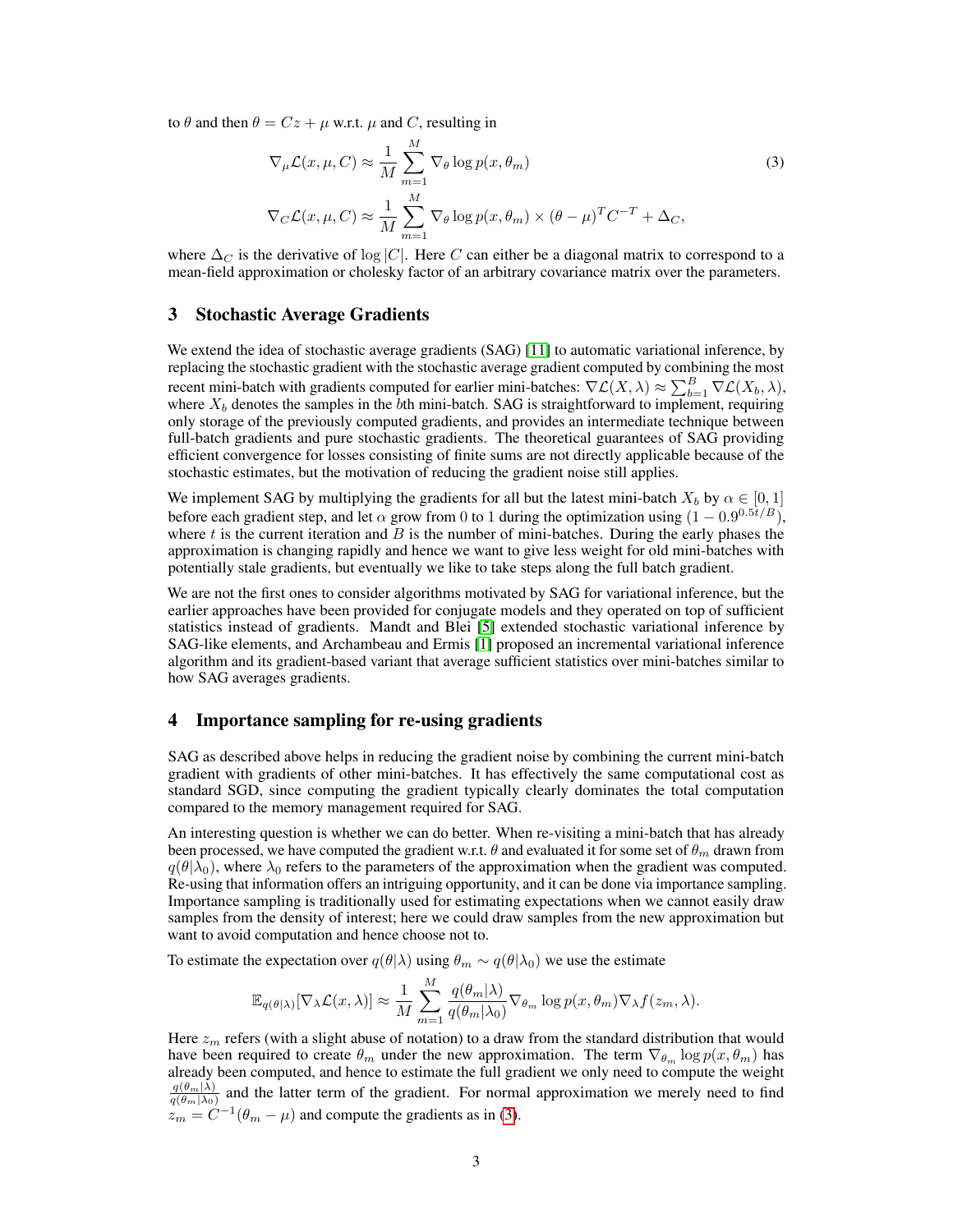

<span id="page-3-0"></span>Figure 1: Left: Re-using gradients speeds up learning. Switching from SGD to SAG improves convergence speed as does re-using previous gradients with importance sampling, and combining both results in a total speed-up of almost an order of magnitude. Here, I-SAG and I-SGD use normalized weights computed for each element of the gradient separately. Right: The distribution of the convergence times over 200 random initializations for the different importance sampling variants. I-SAG outperforms SGD with any of the weighting schemes, but the naive version using a single set of weights without normalization is not as efficient as the other variants.

Importance sampling has high variance if  $q(\theta|\lambda_0)$  and  $q(\theta|\lambda)$  are very different. We propose three remedies to overcome this: (1) We use the importance sampled estimate only with probability  $\rho$ , and otherwise we reset the process by re-sampling  $\theta_m$  and computing the gradient from scratch for that mini-batch, (2) We normalize the weights  $w_m$  to sum up to one, following the self-normalized importance sampling procedure typically used with unnormalized densities, and (3) We estimate each of the elements of the gradient independently using separate set of weights, instead of using the same weights for the whole gradient. The last trick allows using importance sampling in one-dimensional space instead of a high-dimensional one.

We call the algorithm I-SAG for importance-sampled SAG, and note that importance-sampled SGD can be implemented in a similar fashion by keeping  $\alpha = 0$  throughout the optimization. We demonstrate I-SAG on isotropic Gaussian mixture model of the MNIST digits, using mean-field normal approximation for parameters transformed to unconstrained real values and ADAM for controlling the learning rate. Figure [1](#page-3-0) shows that I-SAG outperforms SGD by a wide margin, and that re-using gradients help for both SAG and SGD. We also compared alternative approaches for importance sampling, observing that here element-wise normalized weights worked the best.

## 5 Discussion

We presented steps towards avoiding unnecessary computation during automatic variational inference, showing the derivations for the special case of normal approximations directly parametrized by  $\mu$ and C. For such an approximation we can re-use previously computed gradients with importance sampling and a trivial transformation of  $\nabla_{\lambda} \log p(x, \lambda)$ . We showed that the proposed algorithm clearly outperforms standard SGD, and experimented with different strategies for controlling the variance of the importance sampling step. Further work is needed to find settings that would be robust for a wide class of models.

Models like variational autoencoder [\[2\]](#page-4-0) use Gaussian approximation but parametrize the mean and covariance of the approximation with non-linear mappings from the observed data. For such models the full gradient consists of two computationally demanding parts, one for the decoder and one for the encoder. The first term can be re-used in our importance sampling algorithm, but the latter needs to be re-computed, which means the computational saving is smaller. The practical value of the idea for such models remains to be evaluated empirically as future work.

#### Acknowledgements

This work was supported by Tekes as part of the Scalable probabilistic analytics project and by Academy of Finland as part of the project number 266969.